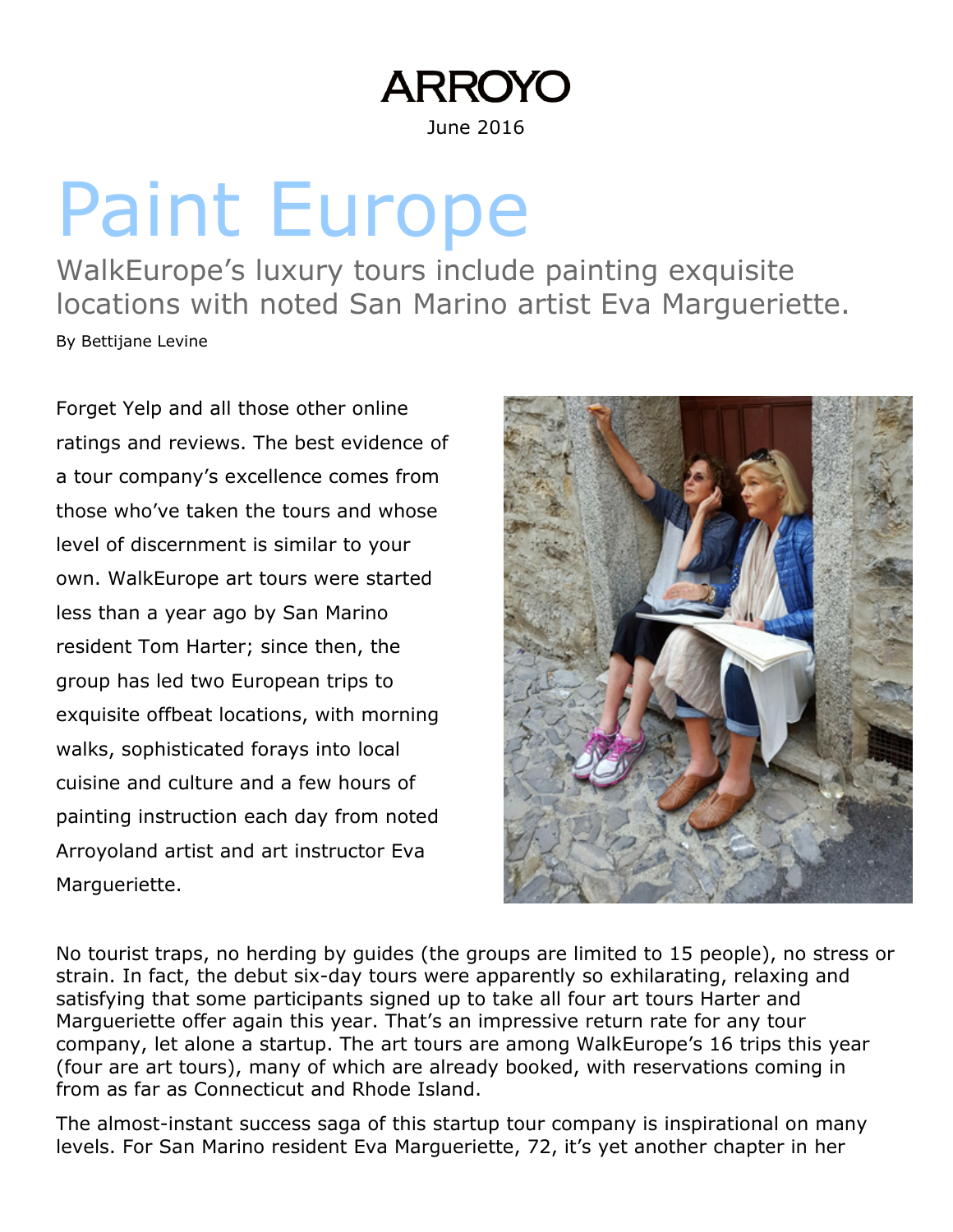already long and successful art career and an unexpected one to boot. She tells Arroyo Monthly that she had led her students on numerous tours to Europe throughout the years, "and last March I decided I really didn't need to go again. Then my friend Janet sent me a photo from Tuscany of the pink sky at sunset over rolling open hills. I thought to myself, 'Maybe I actually do want to go again, to soak up all that beauty.' Five days later, Tom Harter approached me with his idea" to lead plein-air painting tours in Europe "and I jumped at the chance. The tours brought a breath of fresh air to so many, including myself. Tom provides the space for painters and nonpainters alike to nourish their creative souls."

The tours are for both working and beginning artists, she says, as well as friends and family of all ages who just want to enjoy the sights, scenery and off-the-beaten-path delights Harter plans for each trip, she says. The groups are limited, she adds, "because we travel like a family, enjoy long European-style meals together and get to know each other. After an early morning walk, we have one long painting session with beautiful morning light, followed by a leisurely lunch, because high-noon light is not as pleasing." Depending on the location, afternoons might entail shopping, cooking classes, museum tours, wine tasting  $-$  or just roaming around. Activities are optional, Harter and Margueriette say, but groups tend to stay together for the engaging company while exploring the highlights Harter has planned for each locale. "The golden-light hour is spent painting, before the sun sets and dinner is served, Margueriette says. "Our painting schedule revolves around the light."

Well known in the local art community, Margueriette graduated from the fledgling CalArts when it was transitioning from the Chouinard Art Institute and went on to paint for the next 50 years. For the past 30, she has also taught students at her San Marino studio. Her watercolors and oils have won numerous awards, and she has won private and corporate commissions from such institutions as downtown L.A.'s Jonathan Club, USC's Gould Law School and Pankow Builders in Pasadena. She currently teaches two watercolor classes and one oil-painting class a week, in addition to private instruction. And she's been accepted into a memoir-writing class at Yale later this year.

For Harter, 63, founder and president of WalkEurope, the new venture is a long-deferred dream come true after a career as a top corporate executive in media and advertising. As West Coast ad-sales director for The Wall Street Journal for 20 years, he traveled extensively on business and for pleasure; for 10 of those years, he lived in Europe and Asia. Vibrant, charming, low key and plain-spoken, Harter enjoyed rambling the continents, indulging his penchant for hunting down the most magnificent sights and scenery, and the most distinctive chefs, cuisines and wines — places and people the typical tourist and large tour groups would not have access to. All that travel led to close relations with leading airlines, hotel companies and country tourism organizations, though at the time Harter didn't realize he was preparing to become a tourism entrepreneur. But in an interview with Arroyo Monthly, Harter said he realized only recently that he must have had this in mind since his university days. "After getting my MBA from USC's Marshall School of Business, I backpacked through Europe and Africa for a year before starting my ad career. And I only recently remembered I wrote a paper for a course while getting my MBA  $-$  it was about starting a travel tour company." Now, 40 years later, he has finally started that company. It's his full-time profession, and he accompanies all tours. "Trips are designed to get beneath Europe's sights and culture in